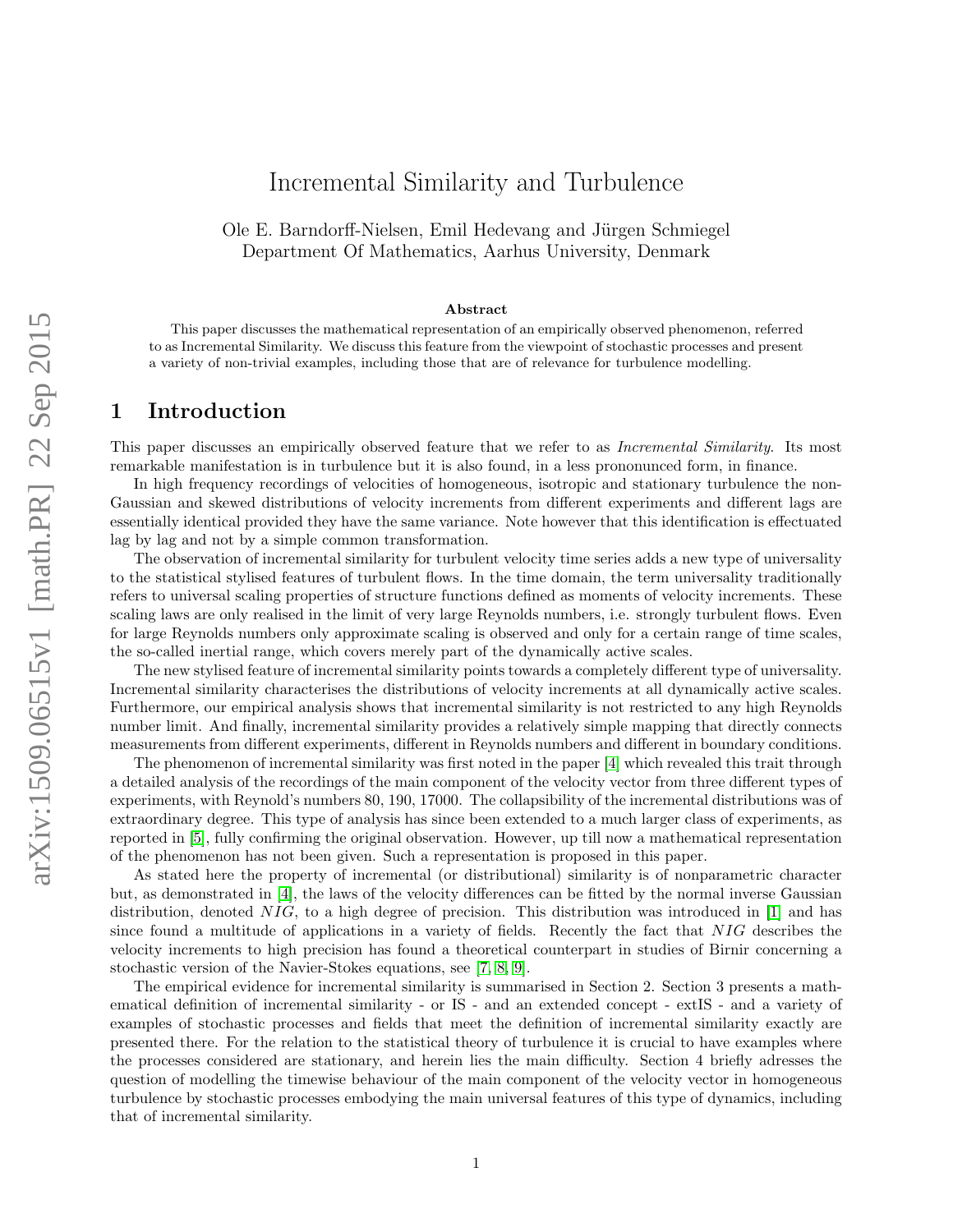## 2 Incremental similarity: empirical evidence

The empirical verification of incremental similarity, presented in [\[4\]](#page-5-0) and [\[5\]](#page-5-1) and briefly outlined here, is based on the analysis of 17 experimental data sets (a wake-flow experiments, a free-jet experiment, 13 helium jet experiments, one wind tunnel experiment, one data set from the atmospheric boundary layer) and on one data set from a direct numerical simulation (DNS) of the Navier-Stokes equation. The Reynolds numbers covered by these data range from 80 up to 20000. The empirical data consist of stationary time series of recordings of the main component of the turbulent velocity vector measured at a fixed position in space. The DNS data are spatially homogeneous at a fixed point in time. All data are standardised for the velocities to have a unit variance.

Let  $v_t^{(i)}$  denote the velocity signal at time t belonging to the data set (i). We denote by

$$
u_s^{(i)} = v_{t+s}^{(i)} - v_t^{(i)}
$$

the velocity increment at time scale s. Here we skip reference to  $t$  since we are only dealing with stationary time series. (For the DNS data t denotes the spatial position.)

A key observation related to the densities of velocity increments is depicted in Figure [1.](#page-6-0) Each graph corresponds to the densitiy of velocity increments at a certain time scale s with s increasing from top left to bottom right. These densities evolve from heavy tails at small time scales towards a more Gaussian shape at the large time scales. This evolution across scales is well known in the literature and sometimes called aggregational Gaussianity. Figure [1](#page-6-0) also shows, as solid lines, the approximation of these densities within the class of normal inverse Gaussian distributions. The normal inverse Gaussian distributions fit the empirical densities equally well for all time lags and all amplitudes.

Figure [1](#page-6-0) provides one example for the evolution across scales, similar results are observed for the other data sets we analysed. The larger the Reynolds number the more the heavyness of the tails. And, different data sets show different distributions at the same time scale. But the key question that is of interest here is: Do different experiments show the same distribution of increments just at different time scales? In other words: Is the evolution across scales exemplified in Figure [1](#page-6-0) universal in the sense that the distributions of  $u_s^{(i)}$  and  $u_{s'}^{(j)}$  $s^{(j)}_{s'}$  are the same if s' is properly chosen given s? Obviously, an affirmative answer requires that the variances at these time scales are the same

$$
\operatorname{Var}\left(u_s^{(i)}\right) = \operatorname{Var}\left(u_{s'}^{(j)}\right).
$$

Figure [2](#page-7-0) shows the corresponding densities of velocity increments for 12 fixed values of the variance. Each plot corresponds to a different value, increasing from top left to bottom right. The densities within each plot correspond to different experiments and different time lags, but the variances are the same. We clearly observe the collapse of the densities during the whole evolution across scales. In this sense the evolution across scales is universal.

The shape of the distributions in Figure [2](#page-7-0) is, to a good approximation, a universal function of the variance. For normal distributions, this is trivial. But here we clearly have distributions that are not normal.

#### 3 Incremental similarity: mathematical considerations

As theoretical counterpart to the incremental similarity features discussed in Sections 1 and 2 we introduce the following definition

**Definition** Incremental similarity Let X and Z be two stochastic processes on R. Then X and Z are said to be incrementally similar, or IS, provided that for any  $t \in \mathbb{R}$  and any  $u > 0$  there exists a  $t' \in \mathbb{R}$ and a positive number u' such that the law of  $Z(t'+u') - Z(t')$  is the same as that of  $X(t+u) - X(t)$ .

More generally, if X and Z are two classes of stochastic process on R then X and Z are said to have the IS property if all pairs X and Z such that  $X \in \mathcal{X}$  and  $Z \in \mathcal{Z}$  are of IS type. For brevity we will then say that  $(\mathcal{X}, \mathcal{Z})$  is IS and that X is IS if that is the case of  $(\mathcal{X}, \mathcal{X})$ .  $\Box$ 

There are many trivial examples of increment similarity. For instance, any continuous Gaussian process is incrementally similar to Brownian motion. Another example is where  $X$  and  $Z$  are stationary processes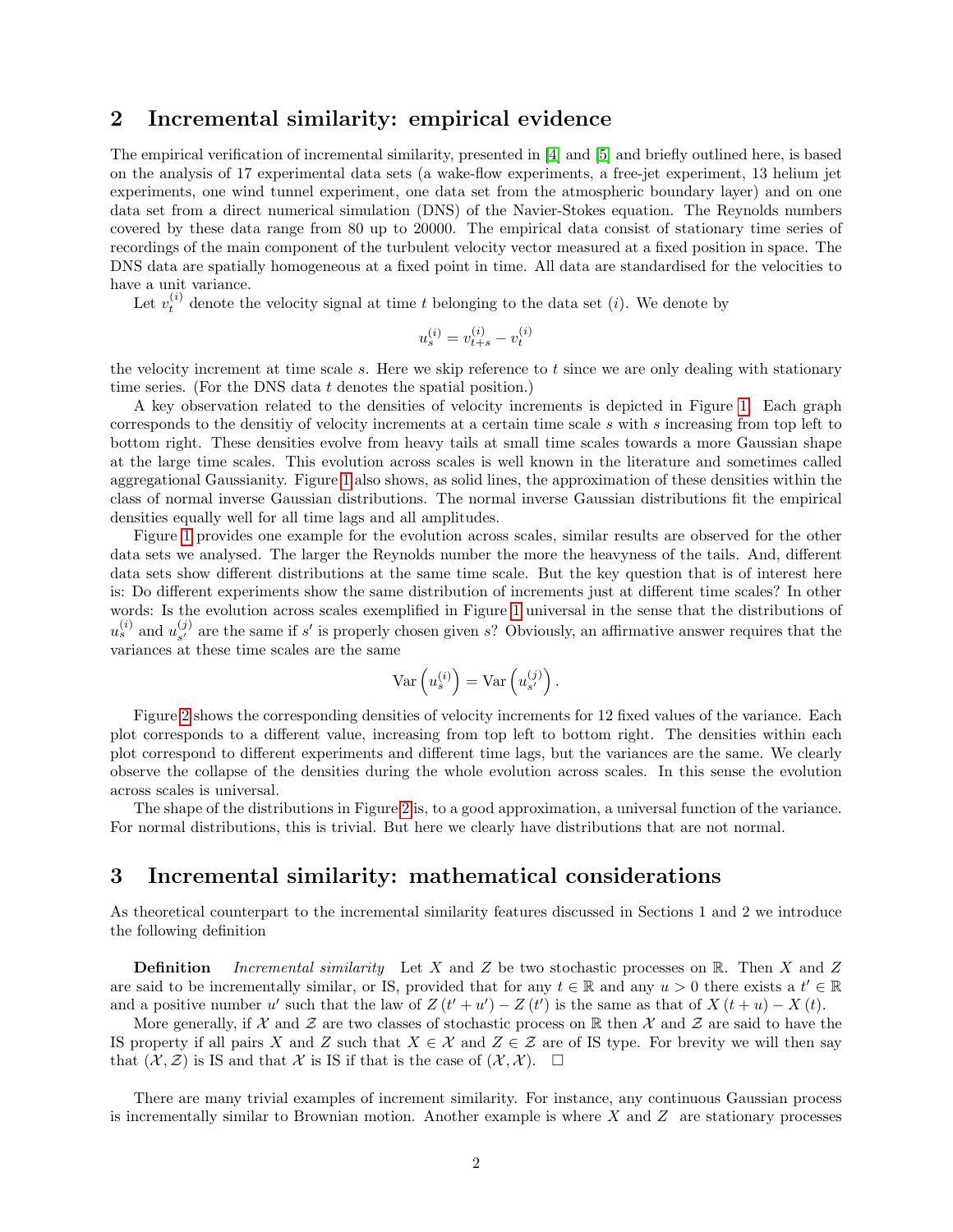on  $\mathbb{R}_+$  with Z equal in law to a proportional timechange of X, that is  $Z_t = X_{ct}$  for some  $c > 0$ . Various non-obvious examples may be based on the following concept of extended incremental similarity or extIS.

**Definition** Extended incremental similarity Let R be a class of positive, continuous and decreasing functions r on  $[0,\infty)$ . Further, let  $\mathcal{X} = \{X^{[r]} : r \in R\}$  be a parametrised family of stationary processses  $X^{[r]}$  on R with the property that for any pair of time points  $(t, t + u)$  the joint law of  $X_t^{[r]}$  and  $X_{t+u}^{[r]}$  is fully determined by  $r(u)$ ; this in particular implies that the same holds for the law of the increment  $X_{t+u}^{[r]} - X_t^{[r]}$ . We furthermore assume that the joint law of  $X_t^{[r]}$  and  $X_{t+u}^{[r]}$  is the same as the joint law of  $X_t^{[r]}$  and  $X_{t+u}^{[r]}$ provided  $r(u) = \tilde{r}(\tilde{u})$  whatever r and  $\tilde{r}$  in R. We then say that, relative to R, X has the property of extended  $r(u)$ incremental similarity or that  $\mathcal X$  is extIS.  $\Box$ 

If  $X$  is extIS then it is in particular IS. As a another direct consequence of the definition of extIS we have

**Proposition** Let  $X_1, X_2, ..., X_n$  denote independent extIS families relative to the same index class R. If F is a real (measurable) function on  $\mathbb{R}^n$  and if  $\mathcal{Y} = \{Y^{[r]} : r \in R\}$  is the class of processes given by

$$
Y_{t}^{\left[ r\right] }=F\left( X_{1t}^{\left[ r\right] },...,X_{nt}^{\left[ r\right] }\right)
$$

where  $X_j^{[r]} \in \mathcal{X}_j$ ,  $j = 1, ..., n$ , then the family  $\mathcal Y$  is extIS, and hence IS. In fact, the same conclusion holds if F is random, provided it is independent of  $(\mathcal{X}_1, \mathcal{X}_2, ..., \mathcal{X}_n)$ .  $\Box$ 

Applications of this result will be discussed in Section 4.

We proceed to present some classes of stationary processes on  $\mathbb R$  having the extIS property

Let U be the class of stationary Gaussian processes on  $\mathbb R$  of mean 0 and variance 1 such that for any member X of U the autocorrelation function r of X is positive, continuous and strictly decreasing to 0. Then, as is easily seen,  $\mathcal U$  is extIS.

The concept of trawl processes, introduced in [\[2\]](#page-5-6), offers a range of extIS classes. As discussed in [\[3\]](#page-5-7), the simplest type of trawl processes  $X$  on  $\mathbb R$  are of the form

$$
X_t = L(A_t) \tag{1}
$$

where L is a homogeneous Lévy basis on  $\mathbb{R}^2$  and  $A_t = A + (t, 0)$  for a Borel set A in  $\mathbb{R}^2$  with positive Lebesgue measure, points in  $\mathbb{R}^2$  being denoted by  $(t, x)$ . In this case, since for any  $\phi, \psi \in \mathbb{R}$  we have

$$
\begin{array}{rcl}\n\phi X_t + i\psi X_{t+u} & = & \phi L\left(A_t \backslash A_{t+u}\right) + \left(\phi + \psi\right) L\left(A_t \cap A_{t+u}\right) + \psi L\left(A_{t+u} \backslash A_t\right) \\
& = & \phi L\left(A \backslash A_u\right) + \left(\phi + \psi\right) L\left(A \cap A_u\right) + \psi L\left(A_u \backslash A\right)\n\end{array}
$$

the cumulant function of  $(X_t, X_{t+u})$  is given by

$$
C\{\phi, \psi_{\tau}(X_t, X_{t+u})\} = |A \setminus A_u| C\{\phi_{\tau}L'\} + |A \cap A_u| C\{\phi + \psi_{\tau}^{\star}\} + |A_u \setminus A| C\{\phi_{\tau}L'\}
$$
  
= |A|  $[C\{\phi_{\tau}^{\star}L'\} + C\{\psi_{\tau}^{\star}L'\} + r(u) (C\{\phi_{\tau}^{\star}L'\} + C\{\psi_{\tau}^{\star}L'\} - C\{\phi + \psi_{\tau}^{\star}\})]$ 

where  $L'$  denotes the Lévy seed of  $L$ ,  $|\cdot|$  indicates Lebesgue measure and

<span id="page-2-0"></span>
$$
r(u) = \frac{|A \cap A_u|}{|A|}.\tag{2}
$$

Now consider the class A of Borel sets A such that  $(2)$  is positive for all real u with r continuous and strictly decreasing on  $\mathbb{R}_+$  and tending to 0 as  $u \to \infty$ . Let R be the corresponding class of functions r. Furthermore, for any  $c > 0$  let  $\mathcal{A}_c$  be the subclass of  $\mathcal{A}$  given by  $\mathcal{A}_c = \{A \in \mathcal{A} : |A| = c\}$ . If X is the class of trawl processes corresponding to a given seed  $L'$  and a given  $\mathcal{A}_c$  then X is extIS and hence IS.

We note that

$$
C\{\phi\ddagger X_{t+u} - X_t\} = |A| (1 - r(u)) (C\{\phi\ddagger L'\} + C\{-\phi\ddagger L'\}).
$$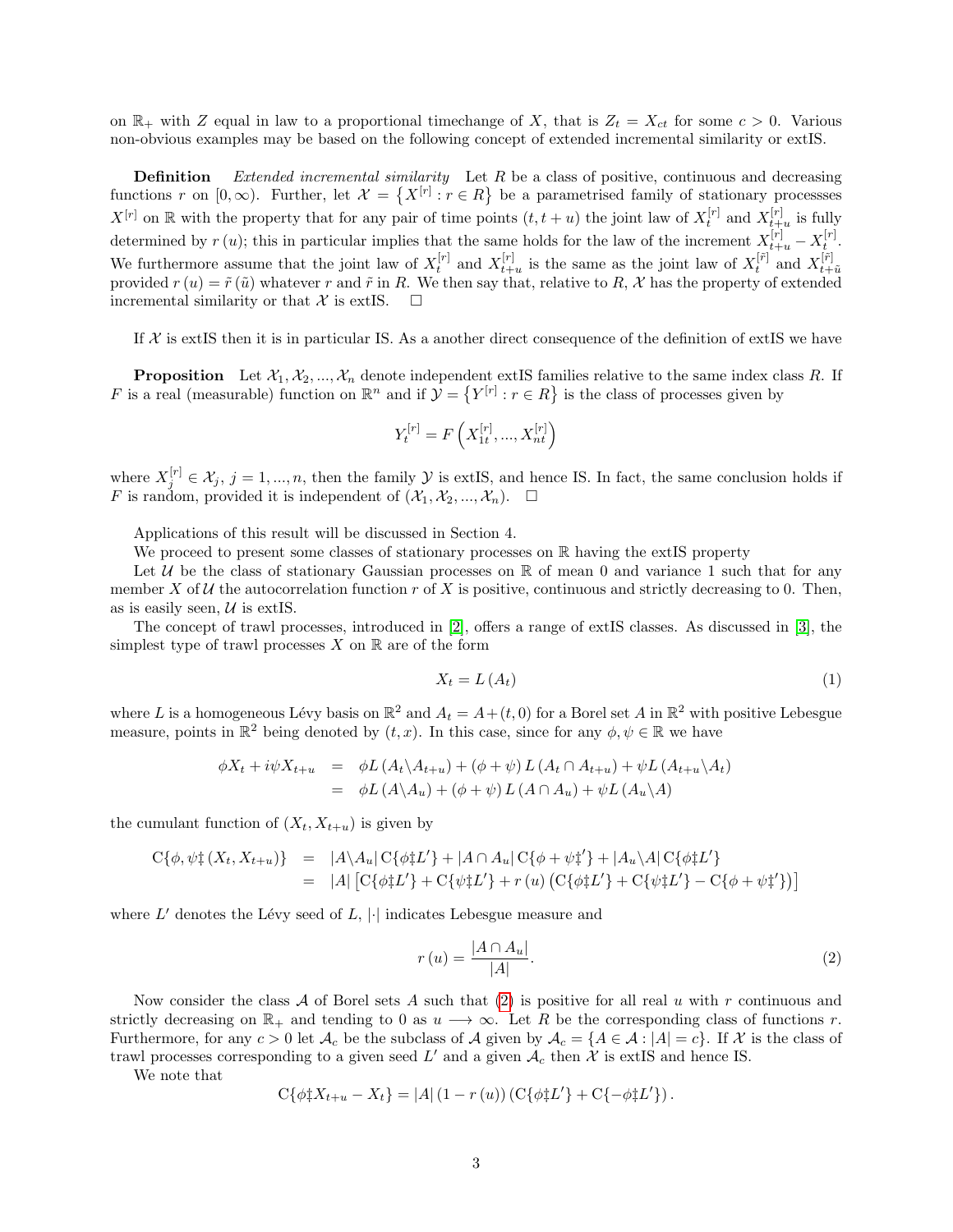In case  $L'$  is square integrable then r is the autocorrelation function of the process Y. In general we will refer to r as the *autodependence* function of Y. By suitable choice of A the autodependence function can be selected to show short, middle or long term dependence.

With reference to Section 2 we note that if the law of  $L'$  is normal inverse Gaussian and symmetric then  $Y_t$  and all increments of Y are also normal inverse Gaussian distributed.

Next, suppose that  $X_t$  is a stationary process of the form

<span id="page-3-0"></span>
$$
X_t = \int_{-\infty}^t g\left(t - s\right) L\left(\mathrm{d}s\right) \tag{3}
$$

where L is a symmetric  $\alpha$ -stable Lévy process on R and the kernel function g satisfies  $g(s) = 0$  for  $s < 0$  and

$$
I_{\alpha}(g) = \int_0^{\infty} g(s)^{\alpha} ds < \infty.
$$
 (4)

for some  $\alpha \in (0, 2)$ . Then the integral [\(3\)](#page-3-0) exists and, since the Lévy seed L' of L has cumulant function

$$
C\{\phi \ddagger X\} = -\gamma |\phi|^{\alpha},\tag{5}
$$

we find, for  $u > 0$ , that

<span id="page-3-1"></span>
$$
C\{\phi, \psi \ddagger X_t, X_{t+u}\} = -\gamma |\phi|^\alpha \int_0^u g(s)^\alpha ds - \gamma \int_{-\infty}^0 |\phi g(u-s) - \psi g(-s)|^\alpha ds. \tag{6}
$$

Now, let G be the class of kernel functions g such that g is continuous and strictly decreasing to 0 and let X be the corresponding class of stochastic processes [\(3\)](#page-3-0). Suppose that q and h are both members of  $\mathcal G$  and consider the analogue of [\(6\)](#page-3-1), i.e.

$$
C\{\phi, \psi \sharp Z_t, Z_{t+u}\} = -\gamma |\phi|^\alpha \int_0^u h(s)^\alpha ds - \gamma \int_{-\infty}^0 |\phi h(u-s) - \psi h(-s)|^\alpha ds \tag{7}
$$

where Z denotes the element of X corresponding to h. Only in quite exceptional cases will it be possible for every  $u > 0$  to find a  $v > 0$  such that  $C\{\phi, \psi \sharp Z_t, Z_{t+v}\} = C\{\phi, \psi \sharp X_t, X_{t+u}\}.$  In other words, in the present setting interesting examples of extIS do not exist.

On the other hand,

$$
C\{\phi \ddagger X_{t+u} - X_t\} = -\gamma |\phi|^\alpha \hat{g}(u; \alpha)
$$
\n(8)

where

$$
\hat{g}(u;\alpha) = \int_{-\infty}^{u} |g(u-s) - g(-s)|^{\alpha} ds \tag{9}
$$

and therefore there are subclasses of X that are IS. Specifically, for a fixed  $\alpha \in (0, 2)$ , consider the subclass  $\mathcal{G}_{\alpha}$  of G of kernels g such that  $I_{\alpha}(g)$  does not depend on g. Then the processes X in X have the same one-dimensional marginal distribution, and X is IS. In fact, for any  $g, h \in \mathcal{G}_\alpha$  and any  $u > 0$  there exists a  $v > 0$  such that the condition  $\left| \hat{h} (v; \alpha) \right| = \left| \hat{g} (u; \alpha) \right|$  is met.

From the viewpoint of applications the question now is whether in principle it is possible, given a class of processes that are known to be of IS type (or suspected to be so), to determine the transformation that effectuates the collapsibility of the laws of increments from the different members of the class.

Empirically, given that high frequency and extensive datasets are available from each of the processes in question and that stationarity of the series is a realistic assumption, the most immediate way is to first standardise the series to have the same marginal variance and then estimate the variances of the increments for a suitable range of lags, as was done for the turbulence data discussed in Section 2. However, in case the data are suspected to come from a fractional regime where second order moments may not in principle exist, such as the α-stable setting considered above, one may resort to other methods of lag transformation, for instance resorting to estimation of fractional moments.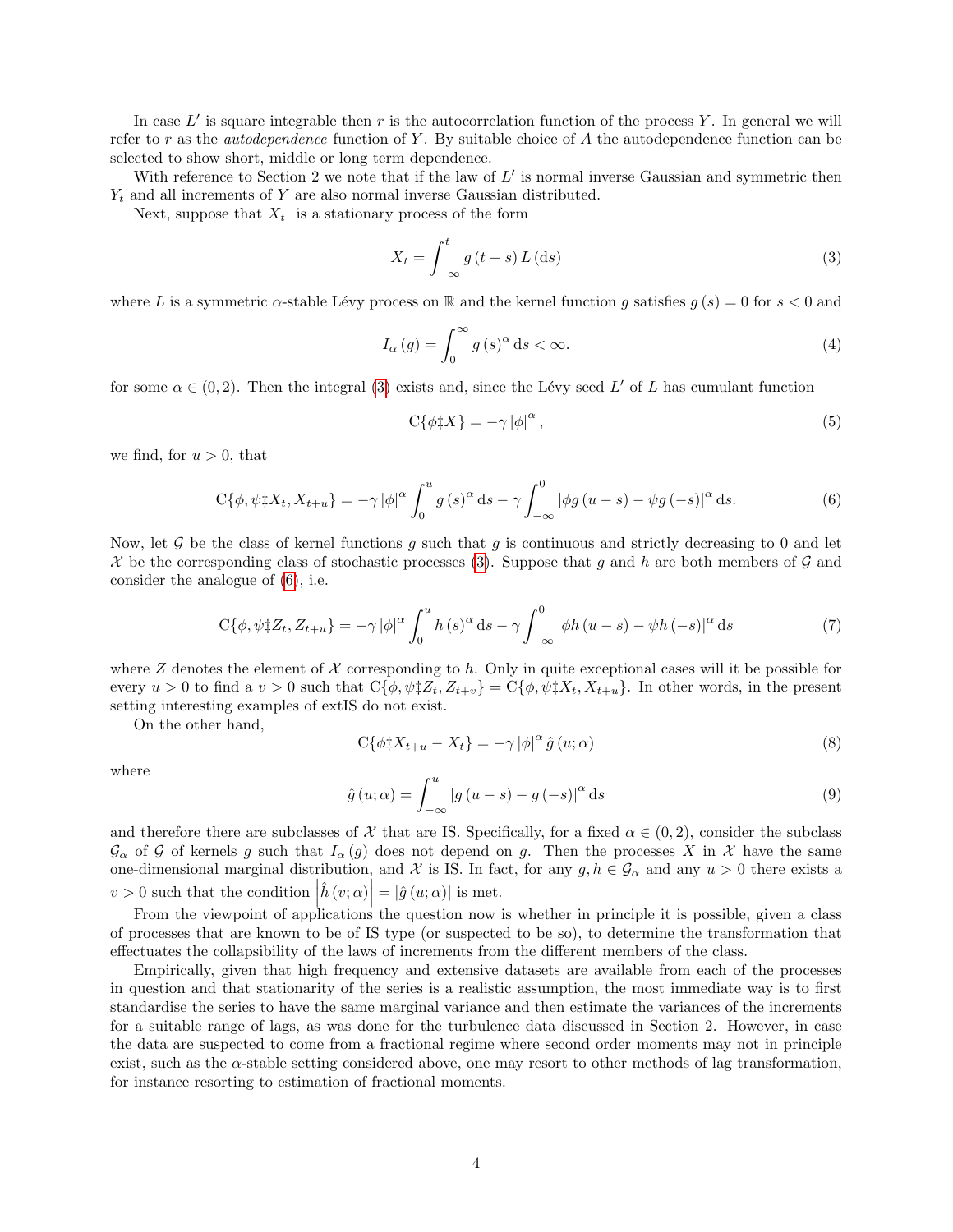## 4 Models of  $BSS/LSS$  type

In  $[6]$  the concept of Brownian semistationary processes - or  $BSS$  - processes was introduced. These are stationary processes of the form

<span id="page-4-0"></span>
$$
Y_t = \mu + \int_{-\infty}^t g(t-s) \sigma_s \mathrm{d}B_s + \int_{-\infty}^t q(t-s) a_s \mathrm{d}s \tag{10}
$$

where B is Brownian motion,  $\sigma$  and a are stationary processes and the kernels q and q are deterministic functions. The particular setting

<span id="page-4-1"></span>
$$
Y_t = \mu + \int_{-\infty}^t g(t-s) \sigma_s \mathrm{d}B_s + \int_{-\infty}^t q(t-s) \sigma_s^2 \mathrm{d}s \tag{11}
$$

is of particular interest. (It may be seen as a stationary analogue of the BNS model studied in financial econometrics.) The  $\mathcal{LSS}$  class is obtained by substitution of B in [\(10\)](#page-4-0) by a general Lévy process L.

The primary aim of the definitions of  $BSS$  and  $LSS$  was to model the timewise behaviour of the main velocity component in a homogeneous turbulent flow, but the same kind of processes have found many applications elsewhere, see for instance [\[3\]](#page-5-7), [\[12\]](#page-5-9) and references given there.

 $BSS$  processes of type  $(11)$  have been demonstrated to be capable of modelling classical stylised features of turbulence very accurately, cf. [\[11\]](#page-5-10). And a recent study [\[10\]](#page-5-11) of the Helium data discussed in Section 2, based on exponential  $\mathcal{LSS}$  processes, has revealed a new type of universality for the energy dissipation.

However, the  $BSS$  structure does not have the property of extended increment similarity and it is therefore natural to ask whether there is a modification of that structure having dynamic behaviour closely similar to BSS but also exhibiting extIS.

To this end we now introduce the following variant of  $\mathcal{B}\mathcal{S}\mathcal{S}$ . Let X be a stationary Gaussian process such that the one-dimensional marginals of X have mean 0 and variance 1. Let  $\sigma$  be a stationary, cadlag and square integrable process with autocorrelation function  $\rho$ , and let

<span id="page-4-2"></span>
$$
Y_t = \mu + \sigma_t X_t + \beta \sigma_t^2 \tag{12}
$$

for some constant  $\beta \in \mathbb{R}$ . We shall refer to this type as a  $BSS'$  process. Colloquially speaking, the alternative view amounts to moving the volatility process  $\sigma$  in [\(11\)](#page-4-1) outside the integration signs.

Now, let  $\mathcal Y$  be the class of processes [\(12\)](#page-4-2) obtained by letting the autocorrelation function r of X vary over the set R for which r is positive, continous and decreasing on  $\mathbb{R}_+$  and taking  $\sigma^2$  to vary over a family  $\Sigma$ which in itself is extIS with the same index set R and such that  $\sigma$  is paired with X so as to have the same index r. Then, in view of the Proposition presented in Section 3, the class  $\mathcal Y$  is extIS.

For instance,  $\Sigma$  could be chosen to be an extIS class of processes  $\sigma^2$  for which the log  $\sigma^2$  are trawl process  $L(A+(t,0))$ , as discussed in Section 3 In particular, L may be taken to be an NIG basis, as in [\[10\]](#page-5-11).

As a further example, suppose that Z is an independent copy of X and let  $\sigma_t^2 = |Z_t|^{1/2}$ . In this case the autovariance function of the corresponding process  $Y$  of  $(12)$  is given by

$$
E\left\{(Y_t - Y_0)^2\right\} = 2\left[E\left\{\sigma_0\right\}^2(1 - r(t)) + V\left\{\sigma_0\right\}r(t)(1 - \rho(t)) + 2\beta^2V\left\{\sigma_0^2\right\}(1 - \varrho(t))\right]
$$

where  $\rho$  is the autocorrelation function of  $\sigma^2$ , with

$$
E\left\{(Y_t - Y_0)^2\right\} = 2\left[\left(3 + 96\beta^2\right) - r\left(t\right) - 2r\left(t\right)^3 - 72\beta^2 r\left(t\right)^2 - 24\beta^2 r\left(t\right)^4\right]
$$

which is a monotonely decreasing function of  $r(t)$  enabling direct lag identification.

## Acknowledgements

The authors are much indebted to K.R. Sreenivasan, J. Peinke, B. Chabaud and C. Meneveau for allowing to use the data sets.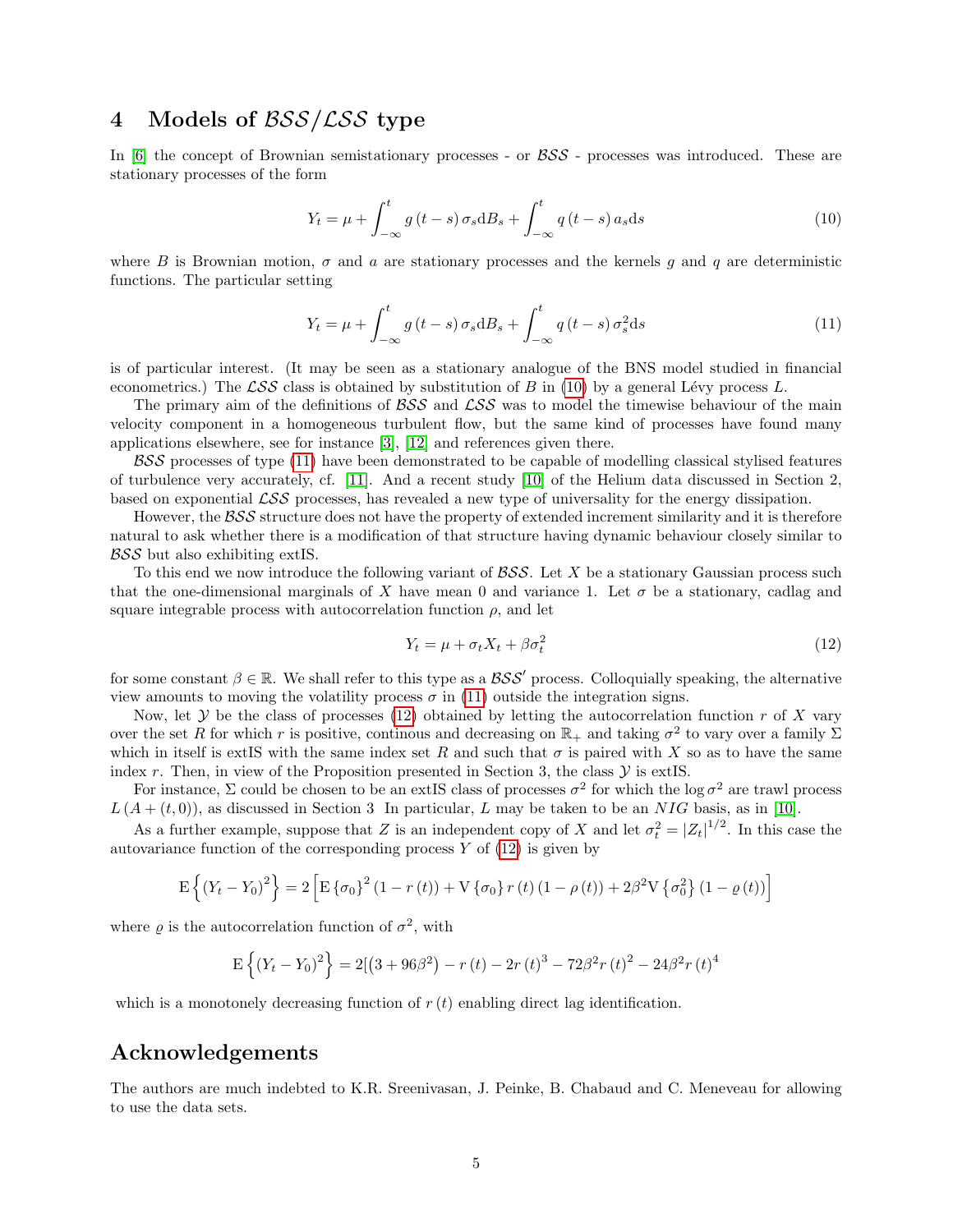## References

- <span id="page-5-2"></span>[1] Barndorff-Nielsen, O.E. (1979): Models for non-Gaussian variation in turbulence. Proc. Roy. Soc. London A 368, 501-520.
- <span id="page-5-6"></span>[2] Barndorff-Nielsen, O.E. (2011): Stationary Infinitely Divisible Processes. REBRAPE (Brazilian Journal of Probability and Statistics). Invited paper. 25, 294-322.
- <span id="page-5-7"></span>[3] Barndorff-Nielsen, O.E., Benth, F.E. and Veraart, A. (2015): Recent advances in ambit stochastics with a view towards tempo-spatial stochastic volatility/intermittency. Banach Centre Publications 104, 25-60.
- <span id="page-5-0"></span>[4] Barndorff-Nielsen, O.E., Blæsild, P. and Schmiegel, J. (2004): A parsimonious and universal description of turbulent velocity increments. Eur. Phys. J.  $\bf{B}$  **41**, 345-363.
- <span id="page-5-1"></span>[5] Barndorff-Nielsen, O.E and Schmiegel, J. (2007): Change of time and universal laws in turbulence. Technical report, 2007-8, Thiele Centre, University of Aarhus, Denmark.
- <span id="page-5-8"></span>[6] Barndorff-Nielsen, O.E. and Schmiegel, J. (2009): Brownian semistationary processes and volatility/intermittency. In H. Albrecher, W. Rungaldier and W. Schachermeyer (Eds.): Advanced Financial Modelling. Radon Series Comp. Appl. Math. 8. Pp. 1-26. Berlin: W. de Gruyter
- <span id="page-5-3"></span>[7] Birnir, B. (2013): The Kolmogorov-Obukhov statistical theory of turbulence. J. Nonlinear Sci..0938-8974, 1-32
- <span id="page-5-4"></span>[8] Birnir, B. (2013): The Kolmogorov-Obukhov Theory of Turbulence Heidelberg: Springer.
- <span id="page-5-5"></span>[9] Birnir, B. (2014): The Kolmogorov Obukhov-She-Leveque scaling in Turbulence. Com. Pure Appl. Anal. 13, 1737-1757.
- <span id="page-5-11"></span>[10] Hedevang, E. and Schmiegel, J. (2014): A causal continuous-time stochastic model for the turbulent energy cascade in a helium jet flow. J. Turbulence 14:11, 1-26.
- <span id="page-5-10"></span>[11] Márquez, J.U. and Schmiegel, J. (2015): Modelling turbulent time series by BSS-processes. In M. Podolskij, R. Stelzer, S. Thorbjørnsen and A.E.D. Veraart (Eds.): The Fascination of Probability, Statistics, and their Applications. In Honour of Ole E. Barndorff-Nielsen. Heidelberg: Springer.
- <span id="page-5-9"></span>[12] Podolskij, M. (2014): Ambit Fields: survey and new challenges. In R.H. Mena, J.C. Pardo, V. Rivero and G.U. Bravo (Eds.): XI Symposium on Probability and Stochastic Processes. Pp 241-279.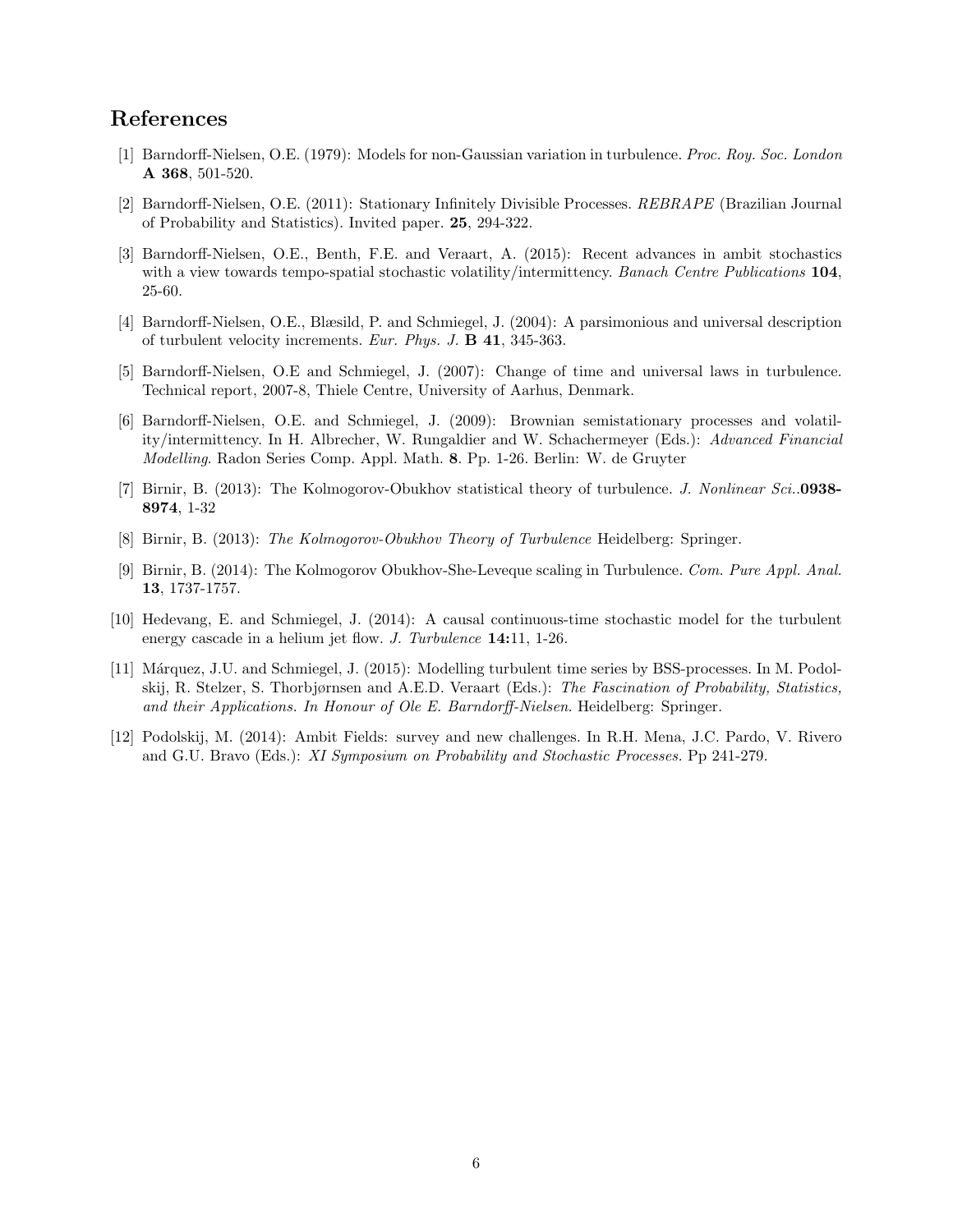

<span id="page-6-0"></span>Figure 1: Logarithmic representation of probability density functions. Red dots: empirical pdf of the wind tunnel dataset. Solid black: pdf of the corresponding estimated normal inverse Gaussian distribution. Dashed black: pdf of the normal inverse Gaussian distribution fitted from all sixteen data sets pooled into a single one.